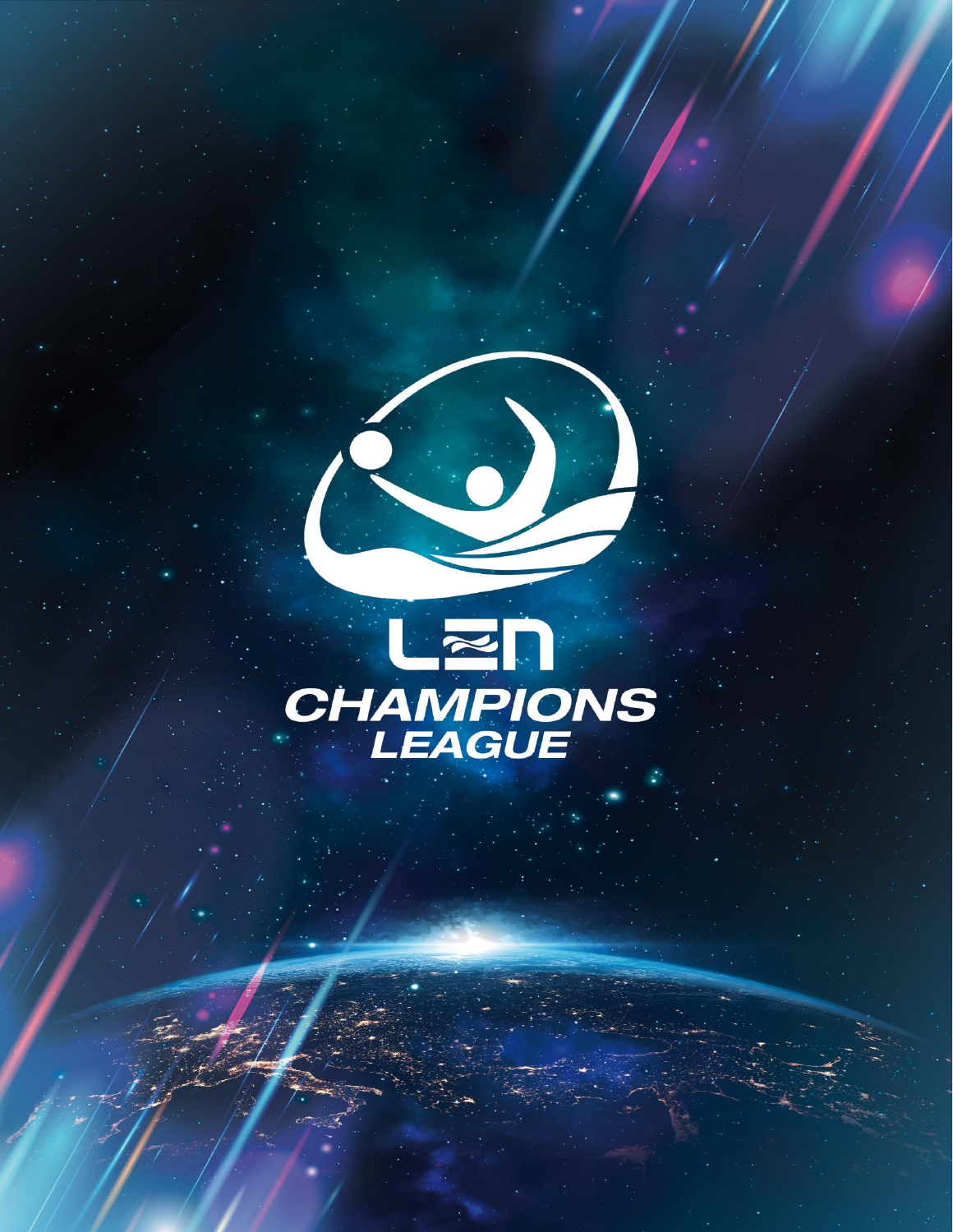

# *TABLE OF CONTENTS*

| 1. THE COMPETITION AND GUIDELINES<br>4 |                                                       |   |
|----------------------------------------|-------------------------------------------------------|---|
|                                        |                                                       |   |
| 1.1                                    | Objectives of the competition                         | 4 |
| 1.2                                    | Dates and assignment                                  | 4 |
| 1.3                                    | Duties and roles of each involved party (LEN and ORG) | 4 |
| 1.4                                    | <b>Organising club's incomes</b>                      | 5 |
|                                        |                                                       |   |
|                                        | 2. THE VENUE                                          | 5 |
| 2.1                                    | The pool                                              | 5 |
| 2.2                                    | The Jury table                                        | 5 |
| 2.3                                    | <b>Team benches</b>                                   |   |
|                                        |                                                       | 6 |
| 2.4                                    | <b>Statistics table</b>                               | 6 |
| 2.5                                    | Timing, scoring and data processing equipment         | 6 |
| 2.6                                    | Security                                              | 6 |
| 2.7                                    | <b>Changing rooms</b>                                 | 7 |
| 2.8                                    | First aid room                                        | 8 |
| 2.9                                    | Doping control room                                   | 8 |
|                                        | 2.10 Office                                           | 8 |
|                                        | 2.11 VIP lounge                                       | 9 |
|                                        | 2.12 Service equipment                                | 9 |
|                                        | 2.13 Stands                                           | 9 |
|                                        |                                                       |   |

| <b>3. LOGISTICS</b> |  |
|---------------------|--|
|                     |  |

| <b>4. TRANSPORTATION</b><br>10 |                                                            |    |
|--------------------------------|------------------------------------------------------------|----|
| 4.1                            | Teams                                                      | 10 |
| 4.2                            | LEN officials (Delegates and referees)                     | 10 |
| 4.3                            | Insurance                                                  | 10 |
|                                | <b>5. ACCREDITATION AND TICKET ALLOCATIONS</b>             | 10 |
| 5.1                            | <b>Accreditation system</b>                                | 10 |
|                                |                                                            |    |
| 5.2                            | <b>Accreditations to teams</b>                             | 11 |
| 5.3                            | Accreditations to LEN staff, representatives and officials | 11 |
| 5.4                            | <b>Accreditations to media</b>                             | 11 |

**5.5 Tickets 11**

|     | <b>6. HOSPITALITY AND SOCIAL EVENTS</b> | ᆚ        |
|-----|-----------------------------------------|----------|
| 6.2 | 6.1 Hospitality<br>Social events        | 11<br>11 |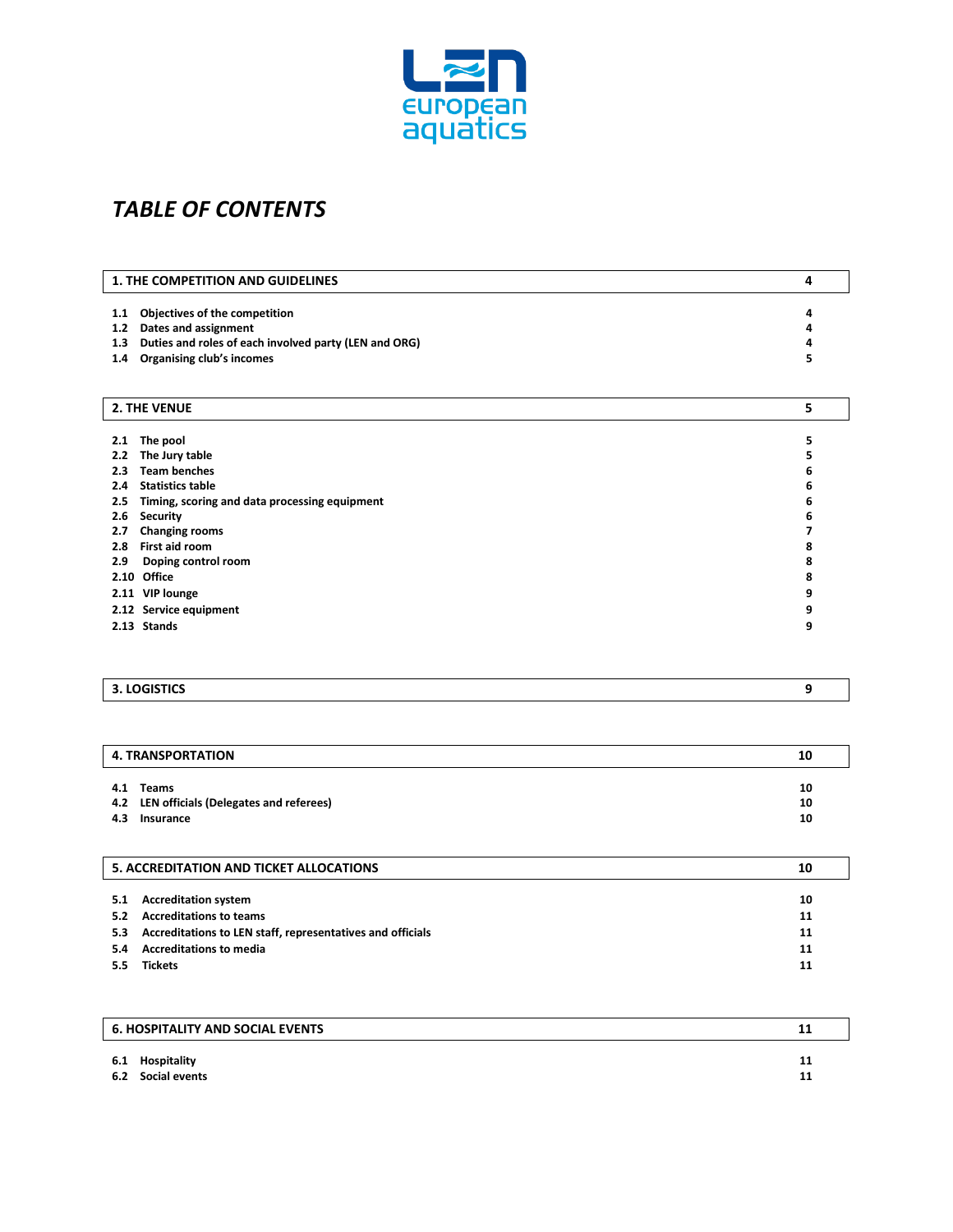

|     | 7. PROMOTION            | 12 |
|-----|-------------------------|----|
|     | 7.1 Communication tools | 12 |
| 7.2 | Promotion               | 12 |
| 7.3 | <b>LEN Flags</b>        | 12 |
| 7.4 | Entertainment           | 13 |

| 8. MARKETING |                                                              | 13 |
|--------------|--------------------------------------------------------------|----|
| 8.1          | <b>Rights granted to Official Partners of ORG</b>            | 14 |
| 8.2          | <b>Rights granted to Official Suppliers of ORG</b>           | 15 |
| 8.3          | Rights granted to the Title Partner of the competition       | 15 |
| 8.4          | Summary of the rights allocations, in function of the status | 16 |
| 8.5          | <b>Ownership of the Champions League</b>                     | 16 |

| 9. MEDIA               |    |
|------------------------|----|
| 9.1 General            | 17 |
| 9.2 Facilities         | 17 |
| 9.3 ORG's press office | 19 |

| <b>10. TELEVISION</b>                              | 20       |
|----------------------------------------------------|----------|
| 10.1 Regulations<br>10.2 TV Commentary position(s) | 20<br>21 |

| <b>11. INTERNET AND STATISTICS</b>          |          |
|---------------------------------------------|----------|
| 11.1 Website<br>11.2 Scoring and statistics | 22<br>22 |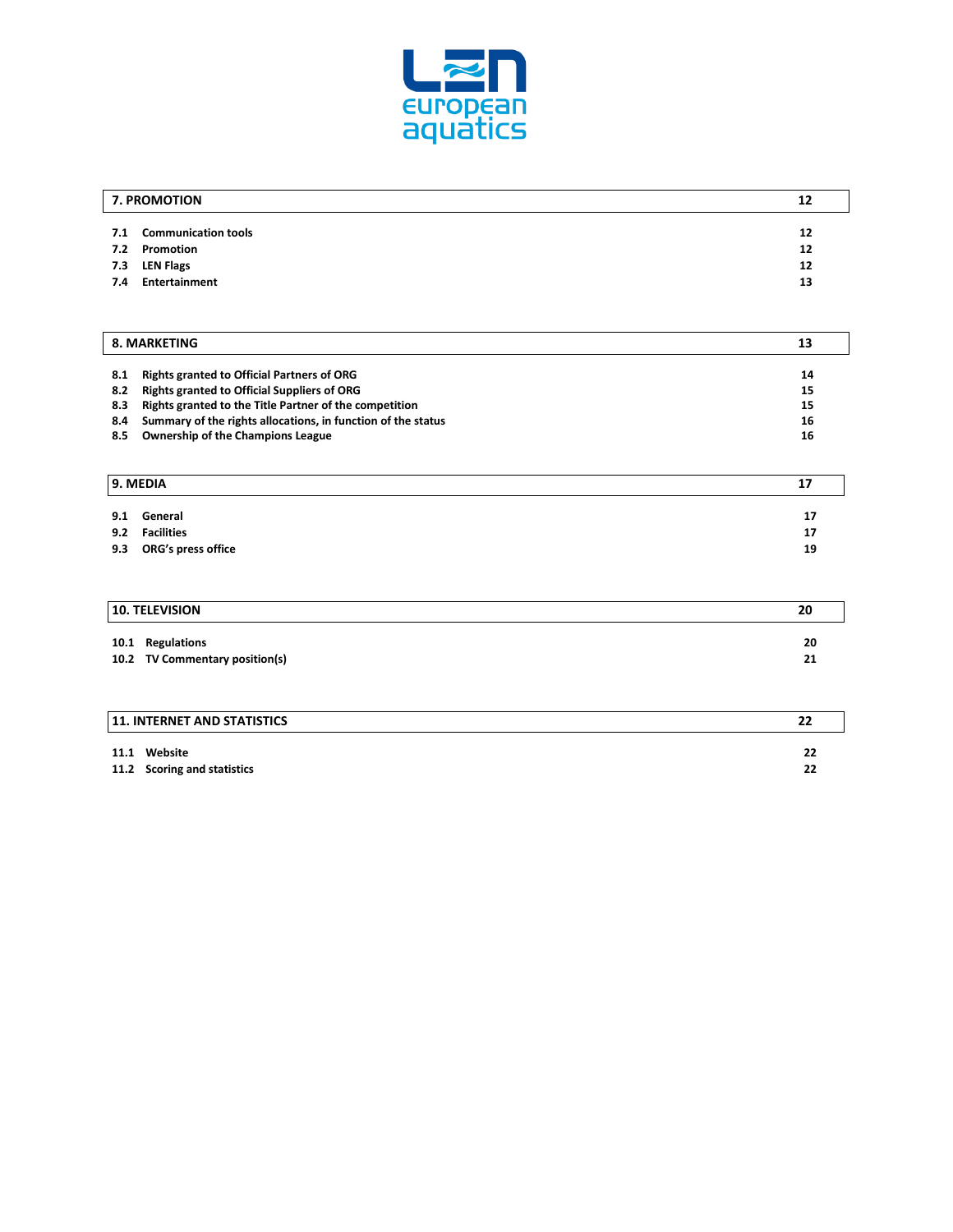

## **1. THE COMPETITION AND GUIDELINES**

The whole competition is entitled: **LEN Water Polo Champions League 2022 - 2023** ("The competition") and, except if notified by LEN, shall be used as such whatever the communication, decoration, or advertising support. **The present competition guidelines are not valid for the Final Eight, fully organized and managed by LEN**. Not any right can therefore be allocated by organising clubs towards Final Eight games they would potentially get qualified for.

The LEN Water Polo Champions League is an **European club competition** controlled by LEN. Marketing and TV environments of each game being played within the frame of the competition are monitored by LEN.

Considering the important involvement of the organising clubs within the organisation of the competition, each organising club ("ORG" = the organising club) benefit from a major part of the marketing and TV rights linked to the game it is managing, in accordance with the competition guidelines detailed further.

# 1.1. *Objectives of the competition*

The key objectives are:

- To promote Water Polo throughout Europe and outside Europe,
- To provide the best playing conditions to major European clubs and players,
- To ensure Water Polo and clubs benefit from a maximum of promotion and media, coverage, which would give clubs opportunities of development,
- To ensure games benefit from a maximum of spectators and TV audience.

#### 1.2. *Dates and assignment*

The competition starts in September, and ends the following year in May or June with the Final Eight.

#### 1.3. *Duties and roles of each involved party (LEN and ORG)*

The global organisation and promotion of the competition is controlled by LEN.

On its side, ORG shall cover the following expenses:

• Accommodation of the appointed LEN Officials. In that regards, before the start of each season, clubs should provide LEN with an estimation of the financial amount planned to cover the whole season,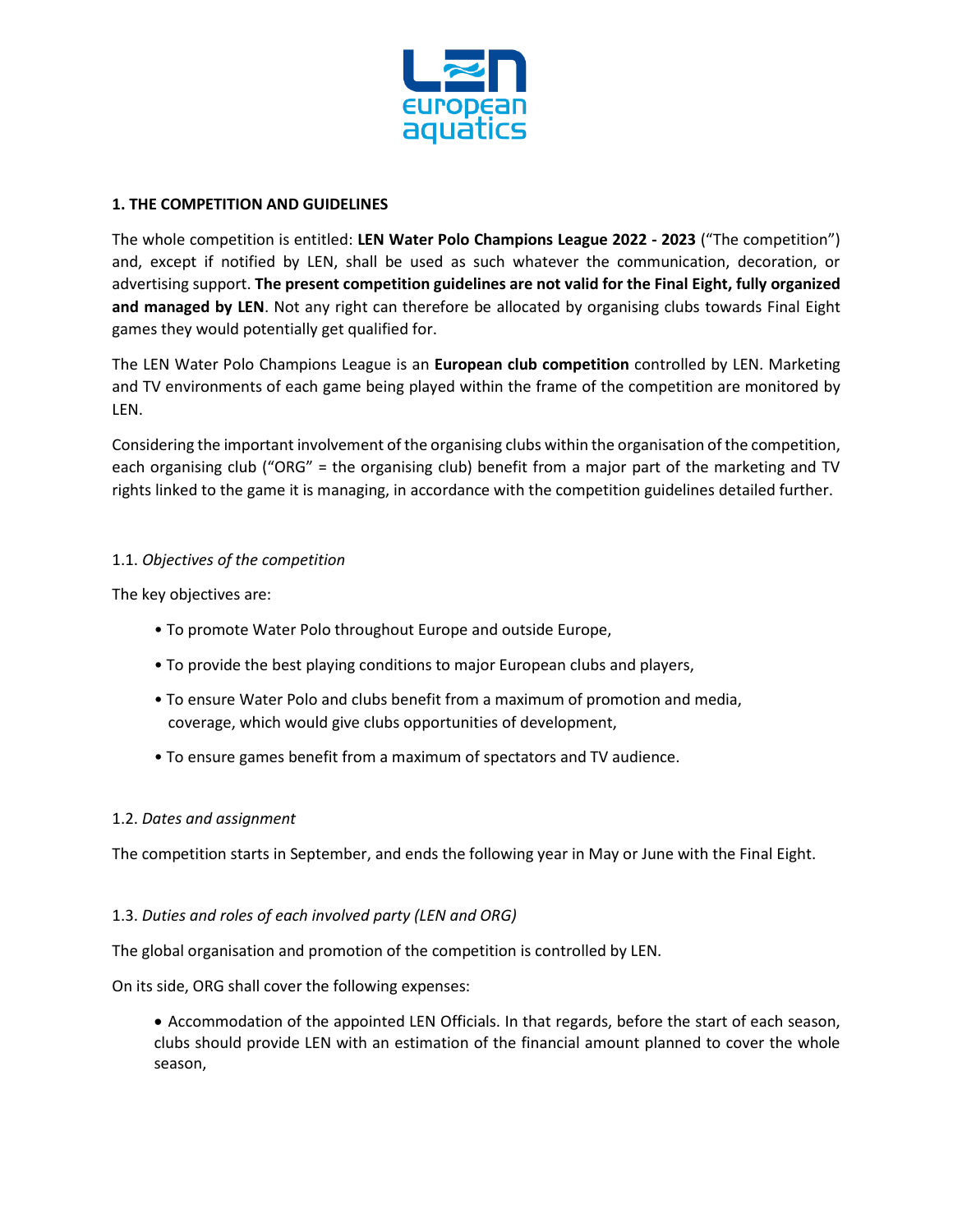

• A daily allowance of 150 Euros (including arrival and departure dates) to be allocated to the appointed Referees and Delegates. The overall amount should be handed over to the LEN Delegate or wired to LEN account (if requested).

- Local transportation for teams, LEN Delegates, Referees, from the date of their arrival to the day of their departure (details p. 9 paragraph 4.1, 4.2).
- VISA costs (if applicable)
- All expenses related to doping controls.

ORG is not responsible of travel expenses of any team competitor, team Official, media or any member of the LEN Bureau and Water Polo Committee that has not been appointed by LEN.

#### 1.4. *Organising club's incomes*

Financial incomes are generated by ORG from:

- Government and public institutions' subventions,
- Partnerships with private companies acquiring marketing and TV rights towards ORG,
- Ticket sales.

#### **2. THE VENUE**

Facilities shall be commensurate with the status of the competition, and in accordance with the relevant FINA/LEN Rules.

At its own expenses, ORG shall provide all necessary facilities for the full running (logistic and sporting aspects) of the game and, after it, guarantee LEN the availability (format to be agreed upon with LEN) of the complete statistics linked to it.

#### 2.1. *The pool*

The specificities of the playing pool must respect FINA/LEN Water Polo Rules.

#### 2.2. *The jury table*

A 7-chair (minimum) jury table for judges and a 1-chair separate table for the LEN delegate shall be positioned on the pool deck. Sufficient power for electrical and computer equipment should be made available.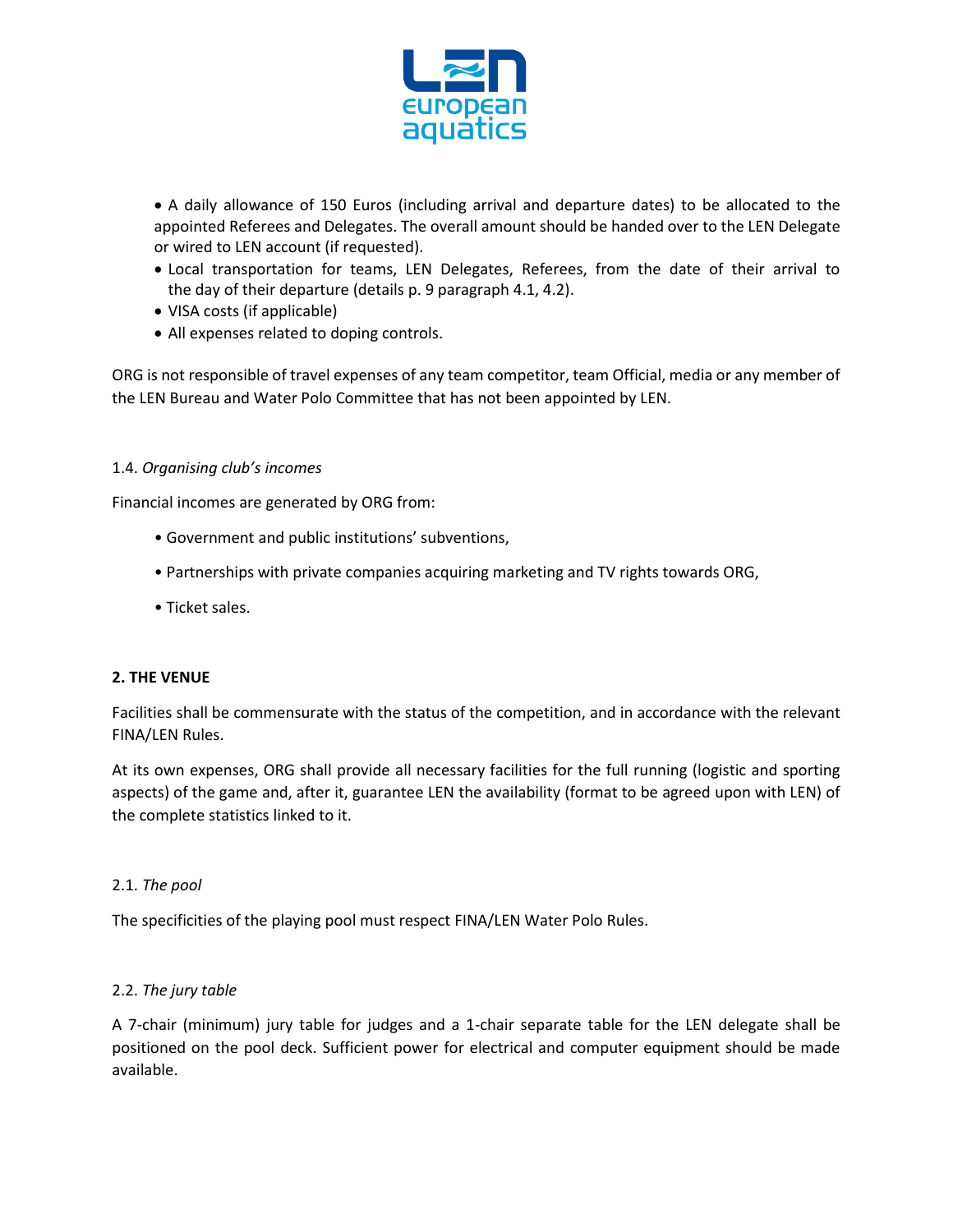

## 2.3. *Team benches*

2 team benches (one on each side of the catwalk opposite to the jury table) shall be positioned on the pool deck. A maximum of 10 seats per bench can be considered.

# 2.4. *Statistics table*

The statistics table should be close to the jury table, with a clear view on the playing field, and shall be equipped with all the necessary technical material.

# 2.5. *Timing, scoring and data processing equipment*

To be in accordance with LEN/FINA Rules.

# 2.6. *Security*

ORG should make sure sufficient safety measures are taken to guarantee the safe running of the game, the security of the players, ORG'S staff, the LEN people and any other person being present at the game (volunteers, journalists, etc).

Below an example of text that regularly features at the back of tickets sold to spectators of LEN events (It could also obviously be displayed wherever judged necessary):

*Access to facilities is forbidden to:*

*A. People introducing alcoholic drinks, weapons, and all objects that can be used as such, sparklers, fireworks or similar objects.*

*B. People introducing banners, symbols, emblems or letterings that imply violence in direct or indirect ways.* 

*C. People being currently suspended from any other sport facility.*

*D. People under alcoholic or similar substance (narcotics or psycho tropics) effects.*

*The organiser reserves itself the final right of admission. Smoking within the facilities of the venue strictly forbidden. All rights related to the image and intellectual property of the Game are reserved. Filming or recording is forbidden, except for people having received a written authorization from LE. Changing or giving back tickets is not permitted, except in case of the Game being cancelled. The organising club is not responsible of the tickets that are not acquired through the Official sale areas. The organising club is allowed to refuse the access to the venue to people being in possession of tickets amended, broken or with forged signs. Conserving the ticket until the end of the Game is obligatory. The dates and the schedule of the Game could be modified by the organiser if judged necessary.*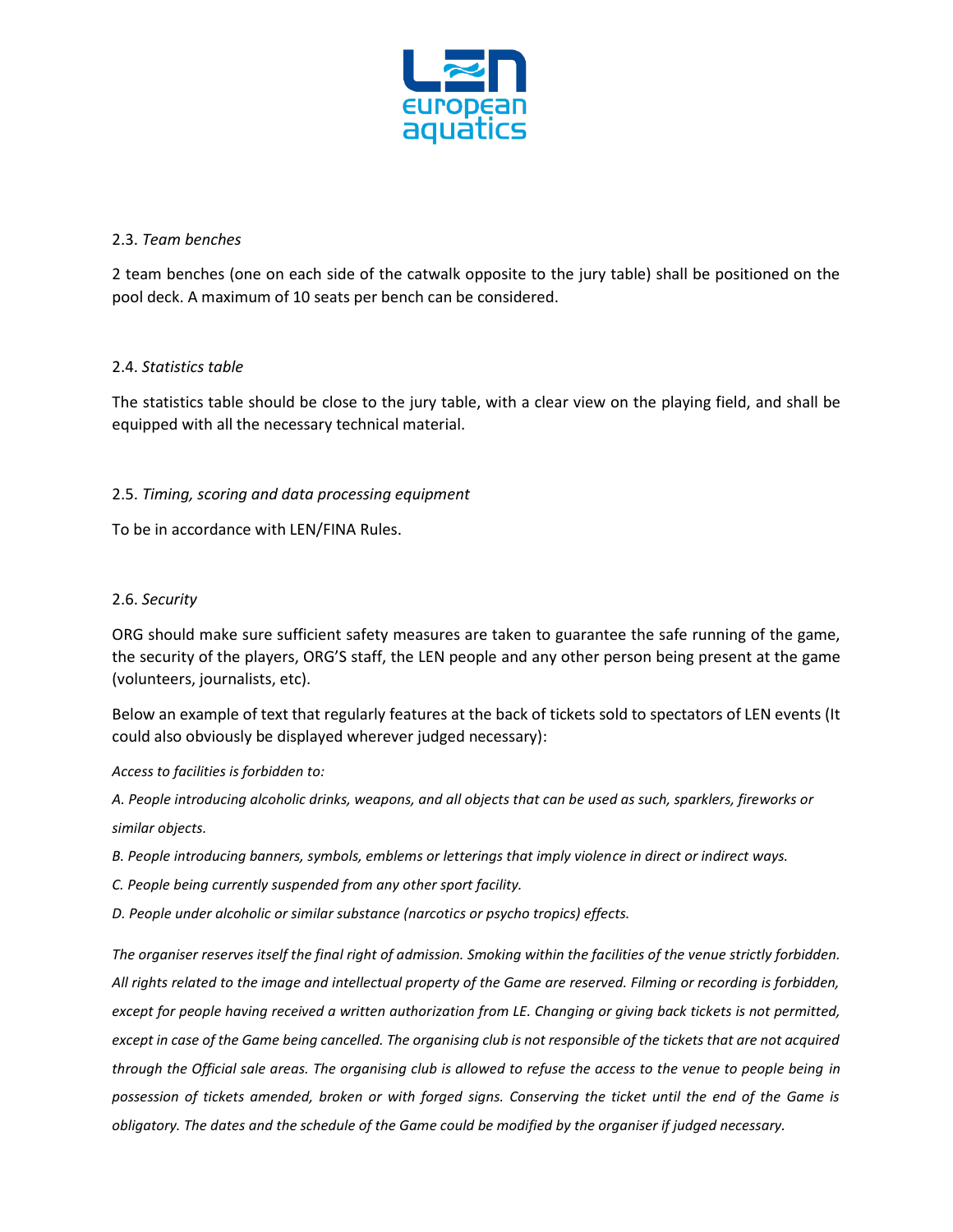

# 2.7. *Changing rooms*

# *2.7.1. Team changing rooms*

A minimum of 2 fully equipped changing rooms (with same standards and dimensions each) accommodating a minimum of 15 pax should be made available to playing clubs. An easy, short and safe access from changing rooms to the playing field should be considered.

Changing rooms shall meet the following requirements:

- Showers and toilets,
- Door with keys, given to the responsible of teams,
- Benches and chairs,
- Rubbish bins,
- Bottles of water,
- Mirrors,
- Rolls of toilet paper.

#### *2.7.2. Referees' changing rooms*

A minimum of 2 fully equipped changing rooms (with same standards and dimensions each) should be made available to referees. An easy, short and safe access from changing rooms to the playing field should be considered.

Changing rooms shall meet the following requirements:

- Separate shower and toilets,
- Door with a key,
- Benches or chairs,
- 1 table,
- 1 rubbish bin,
- Bottles of water,
- 1 mirror,
- Rolls of toilet paper.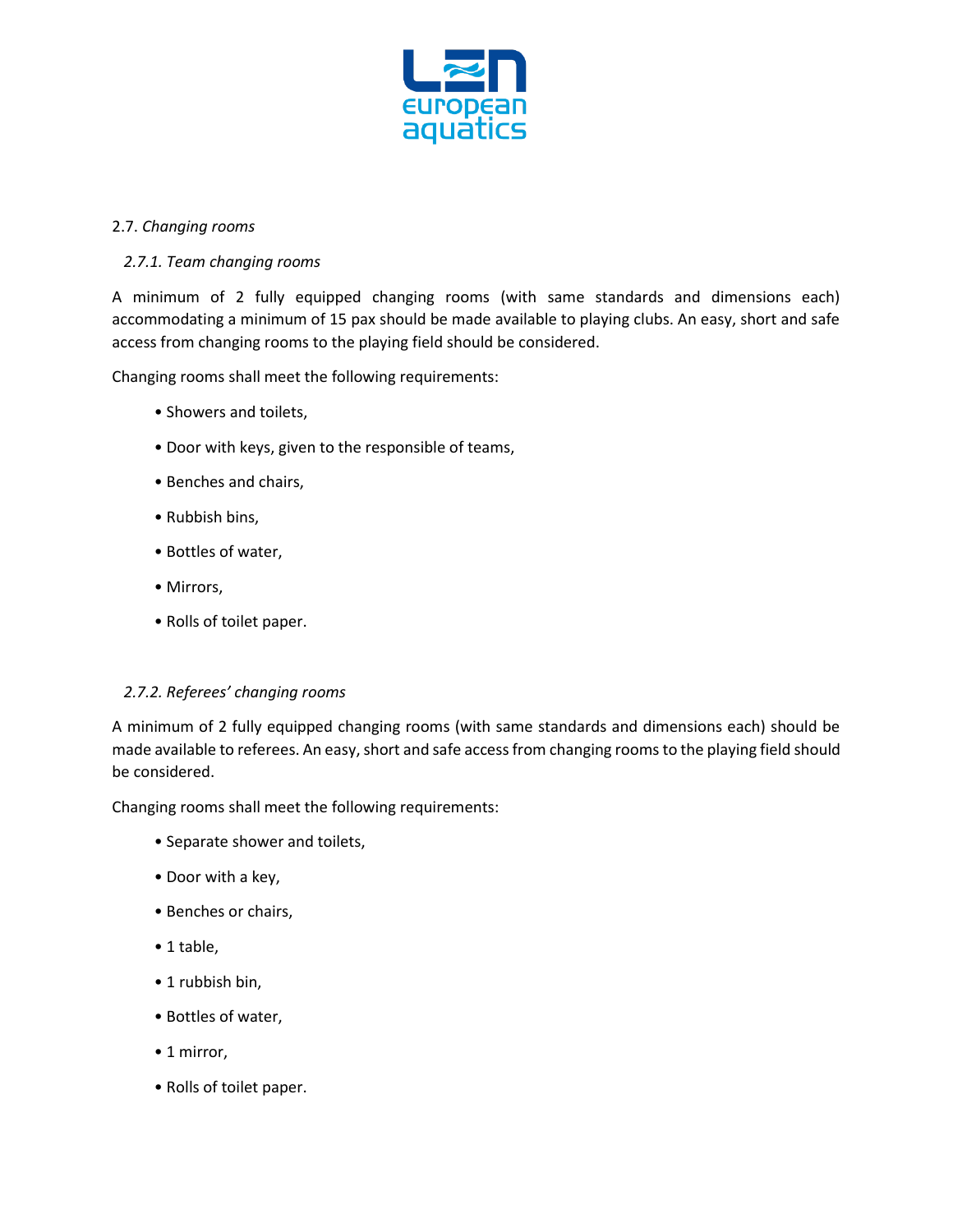

# *2.7.3. LEN Delegates' room*

1 fully equipped changing room should be made available to delegates. An easy, short and safe access from the changing room to the playing field should be considered.

The room shall meet the same requirements than the referees changing rooms.

# *2.8. First aid room*

The room shall enable first aid as well as normal preventive medical consultations, and should easily be accessible from any area of the venue (and above all from the emergency exit).

The room shall be fully equipped and meet the following requirements:

- A bed for medical examinations,
- A desk,
- A wardrobe,
- The relevant equipment for intensive care,
- Ambulance standby area.

#### *2.9. Doping control room*

The Doping Control room shall be equipped according to WADA regulations.

#### 2.10. *Office*

Preferably close to the pool and ORG's office.

- Door with key,
- 1 table,
- 2 chairs,
- Phone line,
- Computer with Internet access,
- Laser printer,
- Waste bins.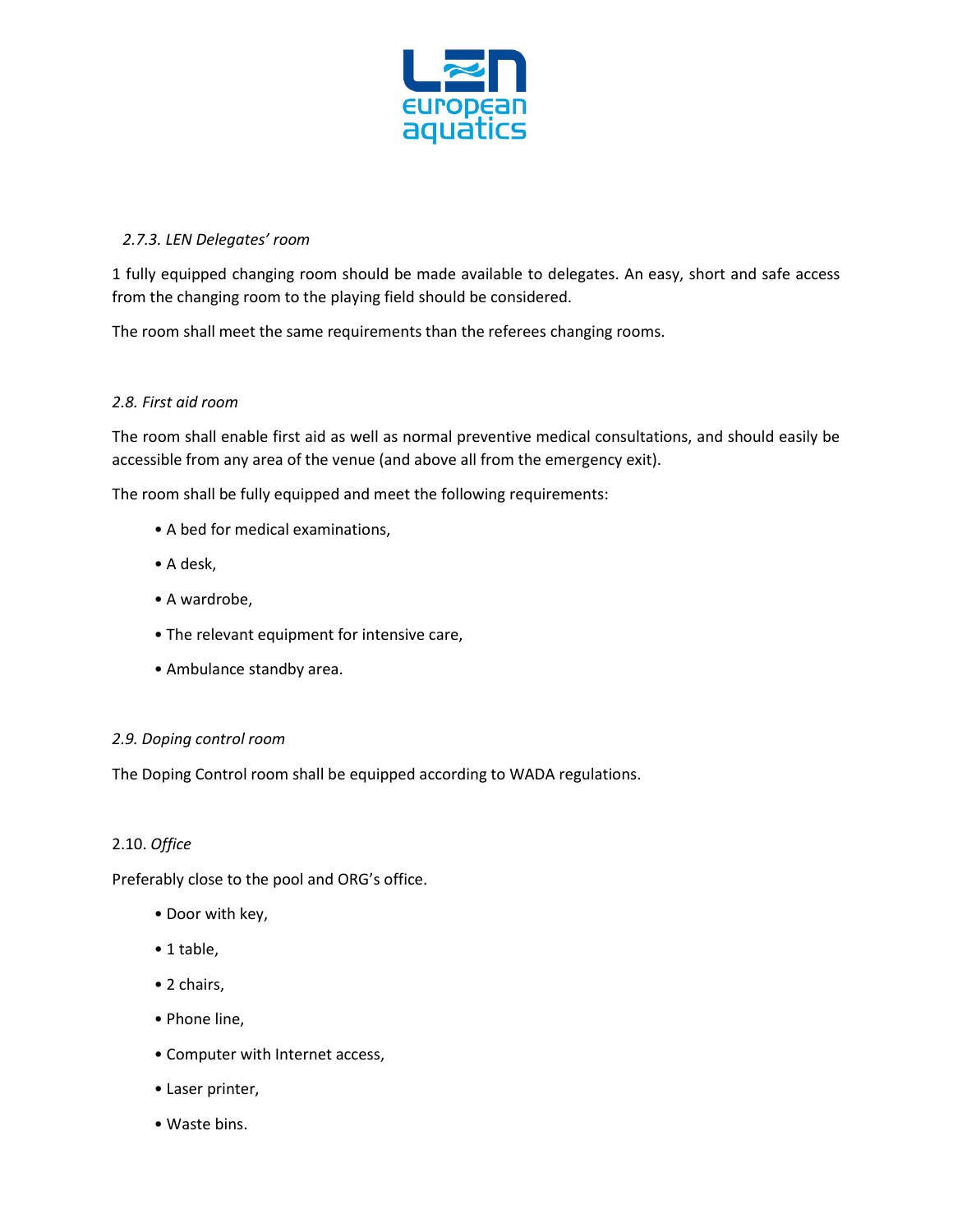

# 2.11. *VIP lounge*

The VIP lounge should be located nearby the VIP seating. A security control (accreditation) should be planned to avoid any non-authorized person to enter the VIP lounge.

# 2.12. *Service equipment*

A minimum of 1500 Lux shall be made available for the lighting of the playing field.

ORG must:

- Before the game, check all lights, repairing the potential broken ones,
- Have an alternative energy source to ensure the continuity of the game in case of an eventual failure of the normal system.

Besides, a sound and announcing system must be provided. If there is no system in place, then a temporary system would have to be set up.

#### 2.13. *Stands*

The minimum seating capacity of the stands should be 1000 seats. Within the seating areas, dedicated and separated zones must be planned for accredited persons: LEN members, VIPs, Officials.

Some reserved seats should also be considered for teams' supporters (these areas should be opposite from one another, protected and secured).

Guiding signs should indicate the dedicated areas/zones and security controls should be planned accordingly.

ORG shall offer a certain number of tickets at charge to the visiting club. Before the game, the proposed costs of tickets will have to be submitted to LEN for approval.

#### **3. LOGISTICS**

All travel arrangements for the appointed referees and delegates will be taken care by LEN, through a dedicated travel agency appointed by LEN. Costs related to such travel are covered by the payment of 4500€ corresponding to the Cup Competition entry fee.

First class full board hotel accommodation for the appointed referees and delegates will be taken care by ORG.

Correspondences and contacts with the respective Officials and Clubs will only be done through the LEN partner tour operator.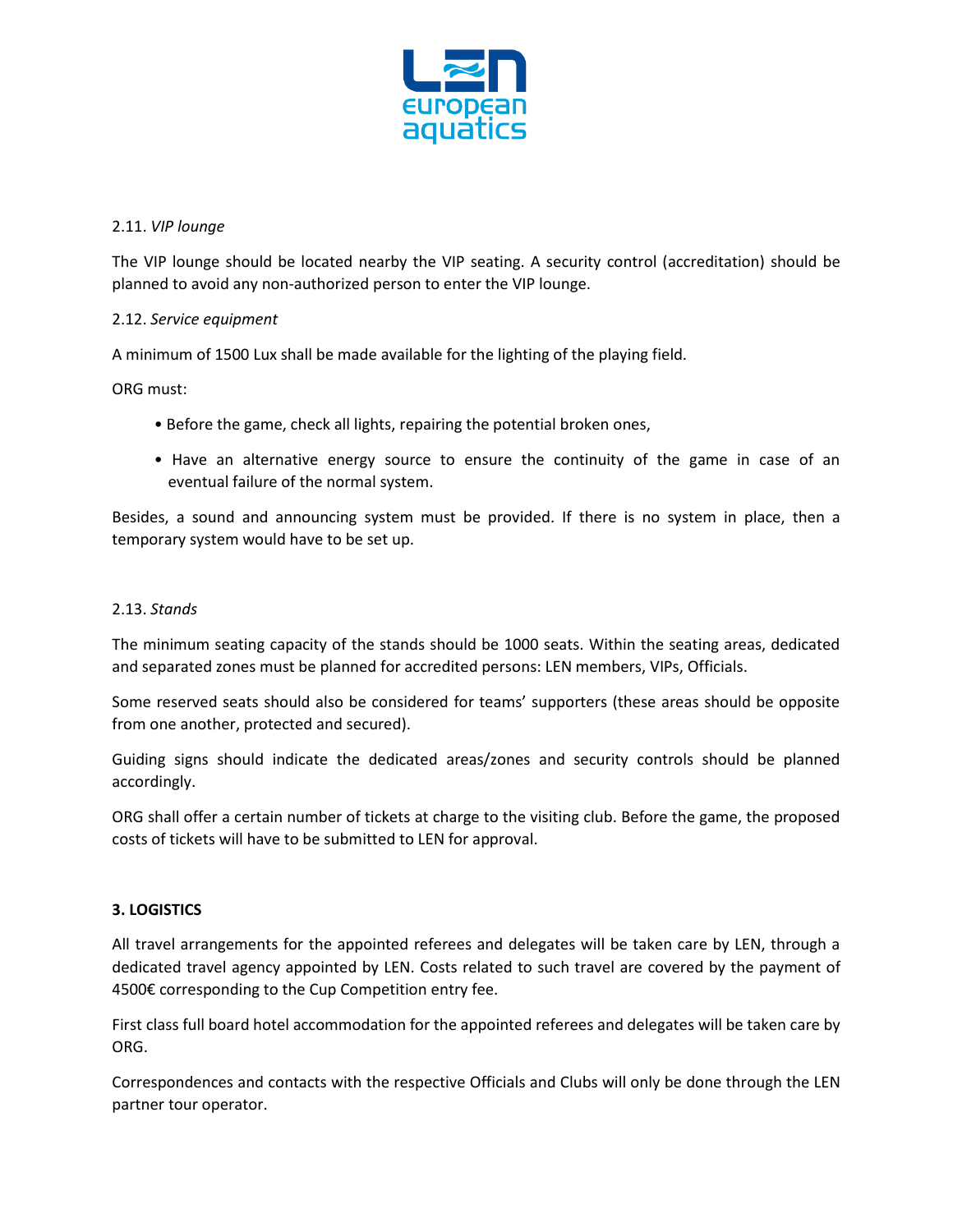

Each and every Club will receive well ahead of time from the tour operator the exact travel schedule of the Officials in charge of the game.

A representative member of the ORG should assist the appointed LEN delegate for the duration of his staying.

# **4. TRANSPORTATION**

#### 4.1. *Teams*

A specific bus with a driver shall be assigned to the guest team, and meet the following requirements:

- Minimum capacity of 30 seats,
- Air conditioned,
- The Championship League logo, so as the name and logo of the team being transported should feature in a visible spot (wind screen, on the side, etc).

The team transportation shall include transfers from and to the airport, and between the hotel and the game's venue.

# 4.2. *LEN officials (*Delegates and referees*)*

Cars with drivers should be made available by ORG. The following requirements should be met:

- Air conditioned (if necessary),
- English speaking drivers,
- For safety and ethical reasons, no one may travel in these vehicles.

The Officials transportation includes transfers from and to the airport, and between the hotel and the game's venue.

#### 4.3. *Insurance*

ORG shall ensure that all various types of transportation meet the necessary insurance coverage.

#### **5. ACCREDITATION AND TICKET ALLOCATIONS**

#### 5.1. *Accreditation system*

ORG shall be in charge of this service, at its own costs.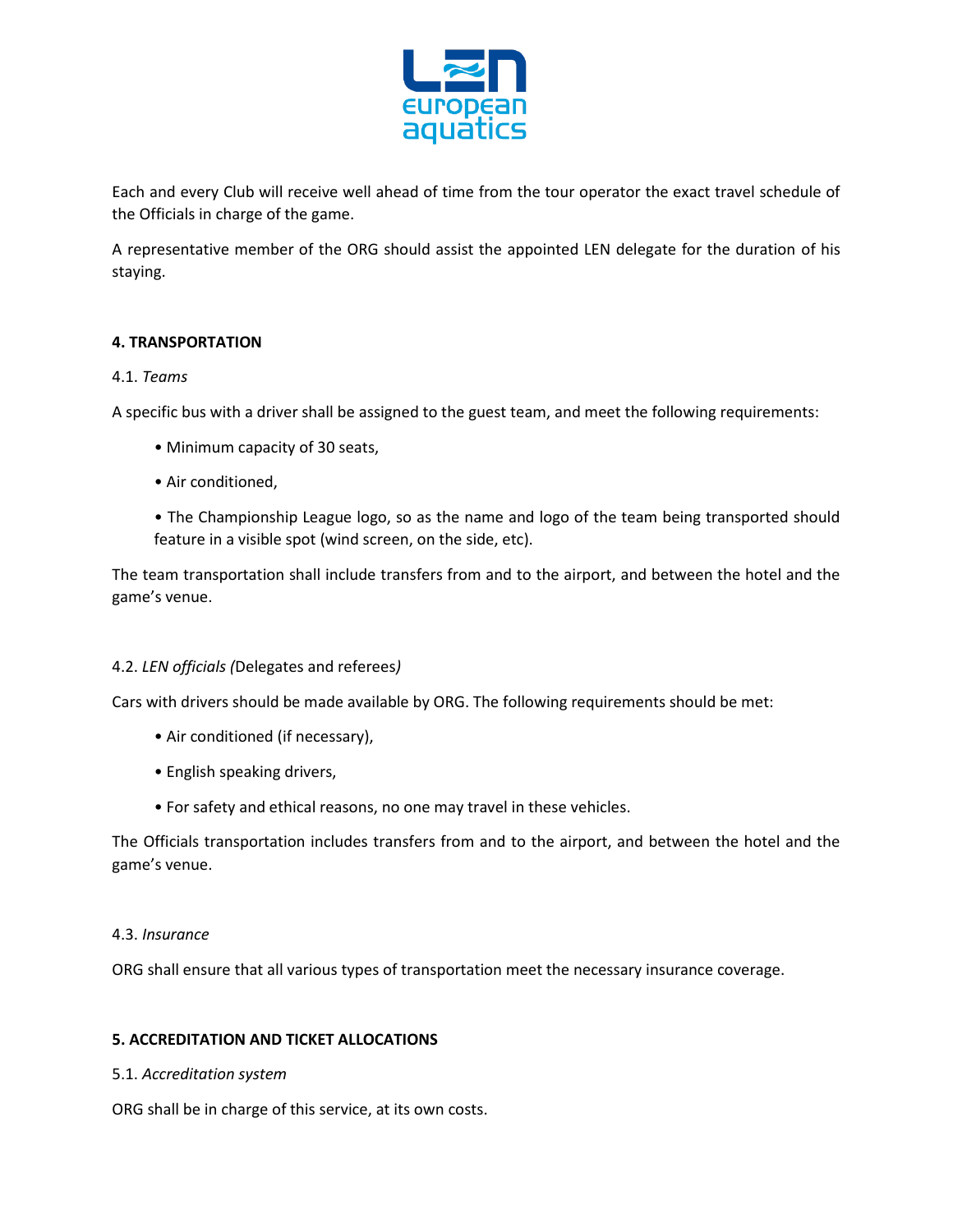

The layout (visual) of such accreditations shall be approved by LEN anyway in accordance with the Champions League graphic identity. The accreditation categories shall be designated with colours. Besides, at the entrances of each area, the authorized categories shall be specified.

# 5.2. *Accreditations to teams*

A maximum of 20 accreditations shall be given to each team.

# 5.3. *Accreditations to LEN staff, representatives and officials*

Each LEN Official shall receive one accreditation, and get access to all areas of the venue. ORG will have to provide each Official the appropriate accreditation card upon arrival.

#### 5.4. *Accreditations to media*

Media representatives (journalists, technicians, etc) shall receive appropriate accesses on their accreditation in order for them to work in the best possible conditions (Press conference room, mixed zones, media stand, etc).

#### 5.5. *Tickets*

A certain number of tickets should be provided at cost to the visiting club.

#### **6. HOSPITALITY AND SOCIAL EVENTS**

#### 6.1. *Hospitality*

A VIP lounge (with warm and cold snacks, and a wide variety of drinks) close to the VIP seating and fitting a minimum of 30 persons should be planned. People with the appropriate access only will be able to enter the VIP lounge (security must therefore be programmed accordingly).

#### 6.2. *Social events*

An Official dinner should be planned by ORG. Number of guests and categories of guests invited (by LEN and ORG) should be discussed between the parties.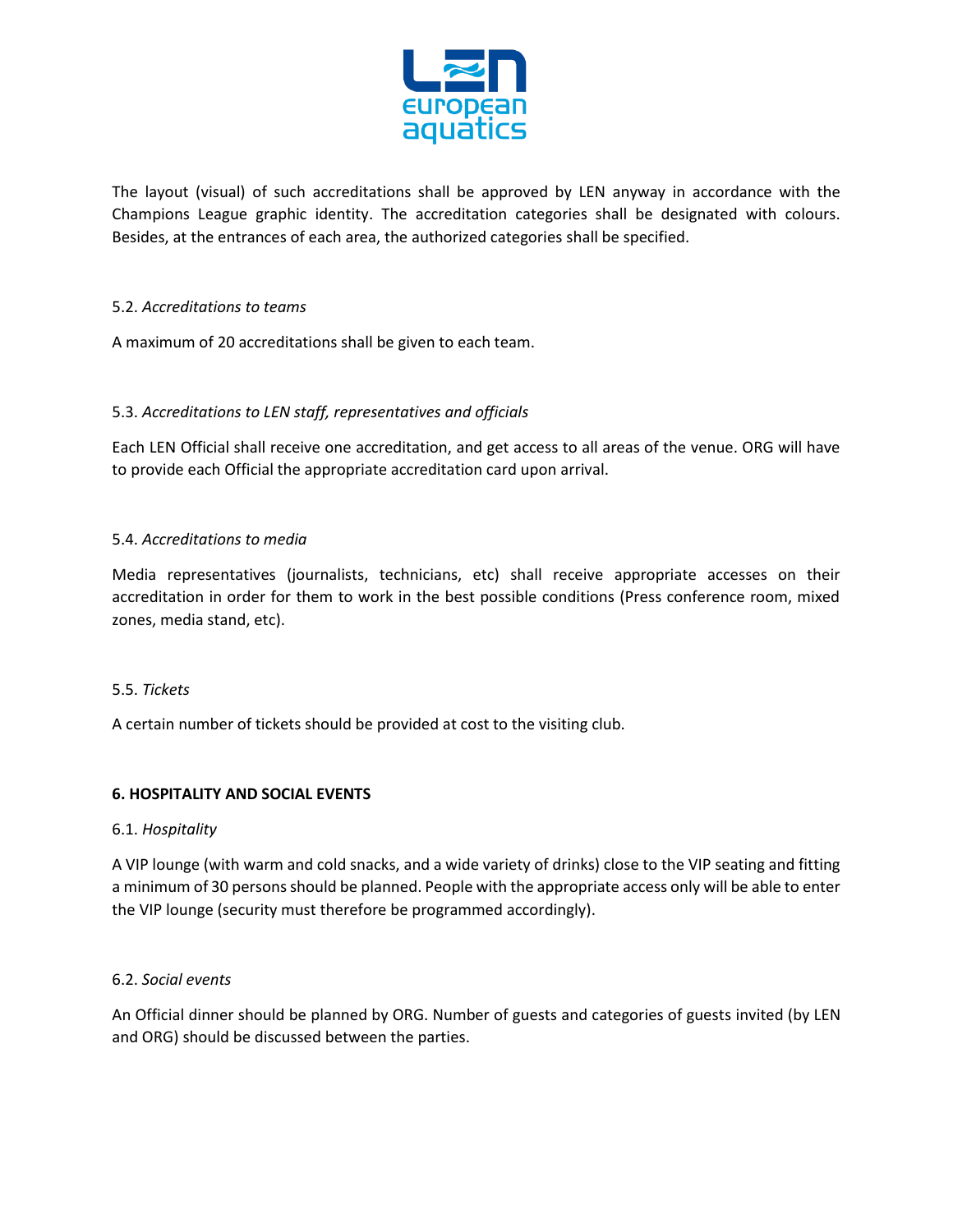

# **7. PROMOTION**

#### 7.1. *Communication tools*

The following communication tools should be considered for each game:

- Poster (Graphic structure to be provided by LEN, and produced by ORG),
- Leaflets,
- Website (or game dedicated area on the website of ORG),
- Official programme (or information made accessible throughout the website),
- Tickets,
- Accreditations,
- Event directional signage,
- Post event statistics / records,
- Any other editions / communication tools.

The Official logo of the competition must feature on those above-mentioned tools, to be produced by ORG.

# **Aside the Official logo of the competition, the logo of the Title Partner (to be communicated shortly by LEN) also has to feature on all tools.**

No later than a week before the deadline ORG has to respect towards his supplier (company in charge of creating and producing the different materials for ORG), the **layouts of the different elements shall be**  provided by LEN and produced by the ORG accordingly. A non-respect of this procedure may result in the necessity of reprinting the documents, at ORG's cost.

#### 7.2. *Promotion*

Latest one week before the start of the game, ORG shall implement promotional supports (flags, banners, posters) outside the sport complex, within the city, at airports, railway stations, etc.

Aside the above promotional operations, media Partnerships also have to be planned, in order to get additional promotions through the local/regional media (TV, Press, Radio) networks, but also through press conferences organised.

#### 7.3. *LEN flags*

LEN will provide (upon request) LEN flags to be displayed inside/outside the venue. If interested, ORG has to make LEN aware of the exact number needed 2 weeks before the start of the game.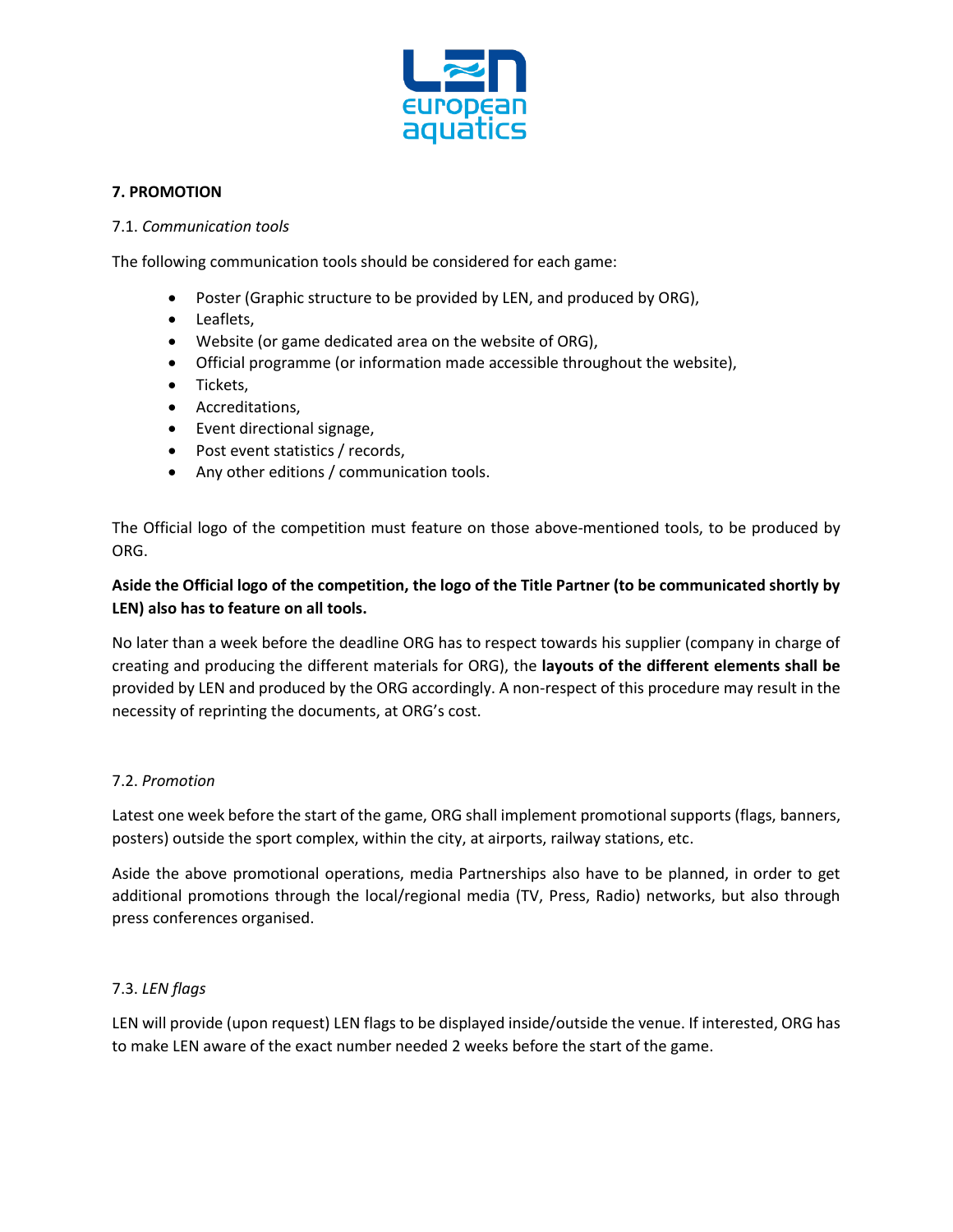

# 7.4. *Entertainment*

ORG shall propose entertainment at half-times and/or in-between Games (i.e. Cheerleaders, Music show, etc) to be in any case approved by LEN.

# **8. MARKETING**

# **Qualification Round 1, 2, 3**

LEN as the owner of all the Marketing and broadcasting Rights anywhere in the World reserves the right to grant to third parties Marketing and Broadcasting Rights in whole or in part worldwide.

For qualification round 1, 2, 3 LEN shall grant to ORG the right to exploit all marketing and broadcasting rights except for the textile category, water polo balls and pool equipment that remains the property of LEN. Clubs shall send to LEN a list of their commercial partners and broadcast partners along with broadcasting intentions prior to the start of each season.

#### **Preliminary round**

All commercial and marketing rights are exclusively owned by LEN (including broadcasting rights) LEN is willing to release some marketing rights on the following basis.

- $\triangleright$  Clubs will be allowed to commercialize for their own profit 30% of the marketing rights.
- $\triangleright$  LEN will commercialize 70% of the marketing rights. Profits coming from the sales of the 70% of the marketing rights will be shared on the following basis:
	- 20 % for LEN
	- 80 % for clubs

Clubs will have to respect certain blocked categories (textile, pool equipment, water polo balls) All TV rights remain the property of LEN, and only LEN is entitled to commercialize such rights except stated differently by LEN with LEN's prior approval.

Clubs are required to appoint an host broadcaster providing an international live TV signal for all home games during the preliminary round (minimum standards according to EBU - Eurovision) A revenue sharing system will be implemented on the following basis for the TV rights: 30 % for LEN and 70 % for clubs (exact details will be provided to clubs playing the preliminary round)

The conditions to grant these rights are stipulated in the contract signed between LEN and Clubs granted a wild card. Clubs qualifying for the Preliminary round shall comply with the rules that apply to clubs benefitting from wild cards.

As mentioned in "p. 3 paragraph 1", LEN, as the European governing body of Aquatics, controls the competition and monitors the marketing rights linked to games being played within the frame of the competition.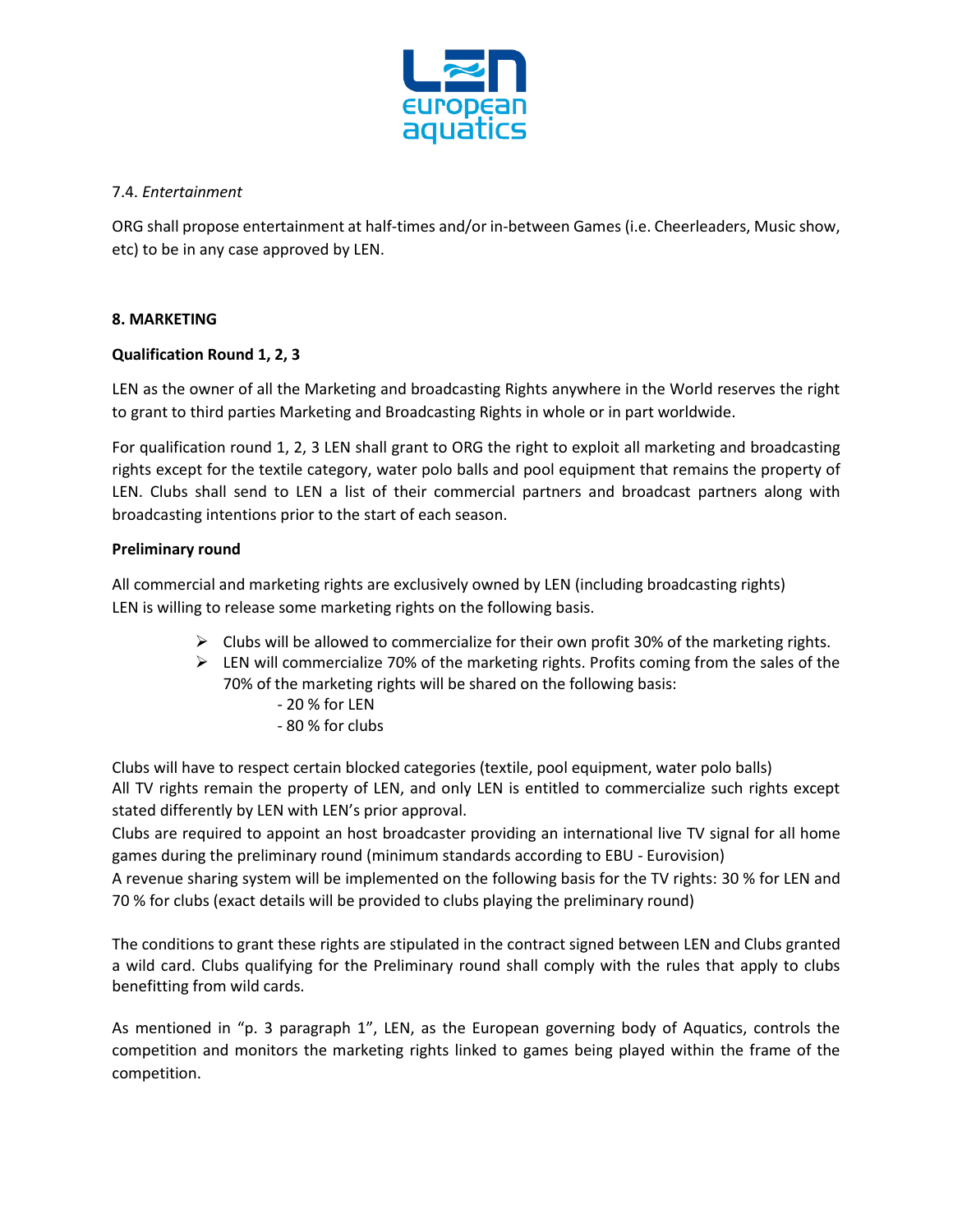

Considering the important involvement of the clubs in the organisation of the competition, LEN grants each club the marketing rights linked to games it is managing, in accordance with the competition marketing environment guidelines (ORG's allocations/LEN requirements) detailed below:

# 8.1. *Rights granted to Official Partners of ORG*

LEN grants ORG the right to involve Official Partners on an exclusive product/service category basis, and to allocate to such Partners the following identified marketing rights considered for each Game of the competition:

- Event Perimeter advertising boards and/or advertising LED wall, on the pool's length opposite TV cameras and widths. Regulations:
	- $\checkmark$  Board system: a maximum of one name/logo per board should be considered.
	- $\checkmark$  LED wall system: one name/logo/animation maximum on the full length.

Scheme emphasizing the location of the advertising boards around the playing field and dimensions of boards shall be submitted to LEN for acknowledgement one week prior each game.

Parties acknowledge that the use of rotating or other non-fixed boards (i.e. LED wall) with respect to part or whole of the game perimeter advertising boards can be used. In such case, the time exposure to be gained during the game from advertising boards mentioned above shall be distributed accordingly to the original percentage of visibility allocated to each Official Partner.

Besides, ORG guarantees that the venue to be used to stage each game, including without limit training and competition sites, will be cleared of all commercial advertising except that which has been provided or prior-approved in writing by LEN in connection with the game, for the entire duration of the game, including a reasonable lead-up time for preparation which shall not be less than 4 (four) hours prior to the date of the game.

- Right to have their logo on the mixed zone and press conference backdrops
- Right to have their logo on advertising Sponsors' totems = roll-ups positioned in front of the main entrance, at the media centre, within the VIP area, ...
- Right to have their logo / video spot on the giant screen(s) (if any),
- Exclusivity in their product/service category,
- Right to use any of the game's Marks within their communication tools. Any intended usage of one or several of the game's Marks must however be first submitted to LEN for prior approval, such approval not to be unreasonably withheld,
- Right to have their logo on all game related communication tools / printed materials (detailed "p. 11, paragraph 7.1"),
- Right to receive 1 (one) advertising page in the Official programme (if any),
- Right to insert communication tools in press and VIP welcome kits (if any),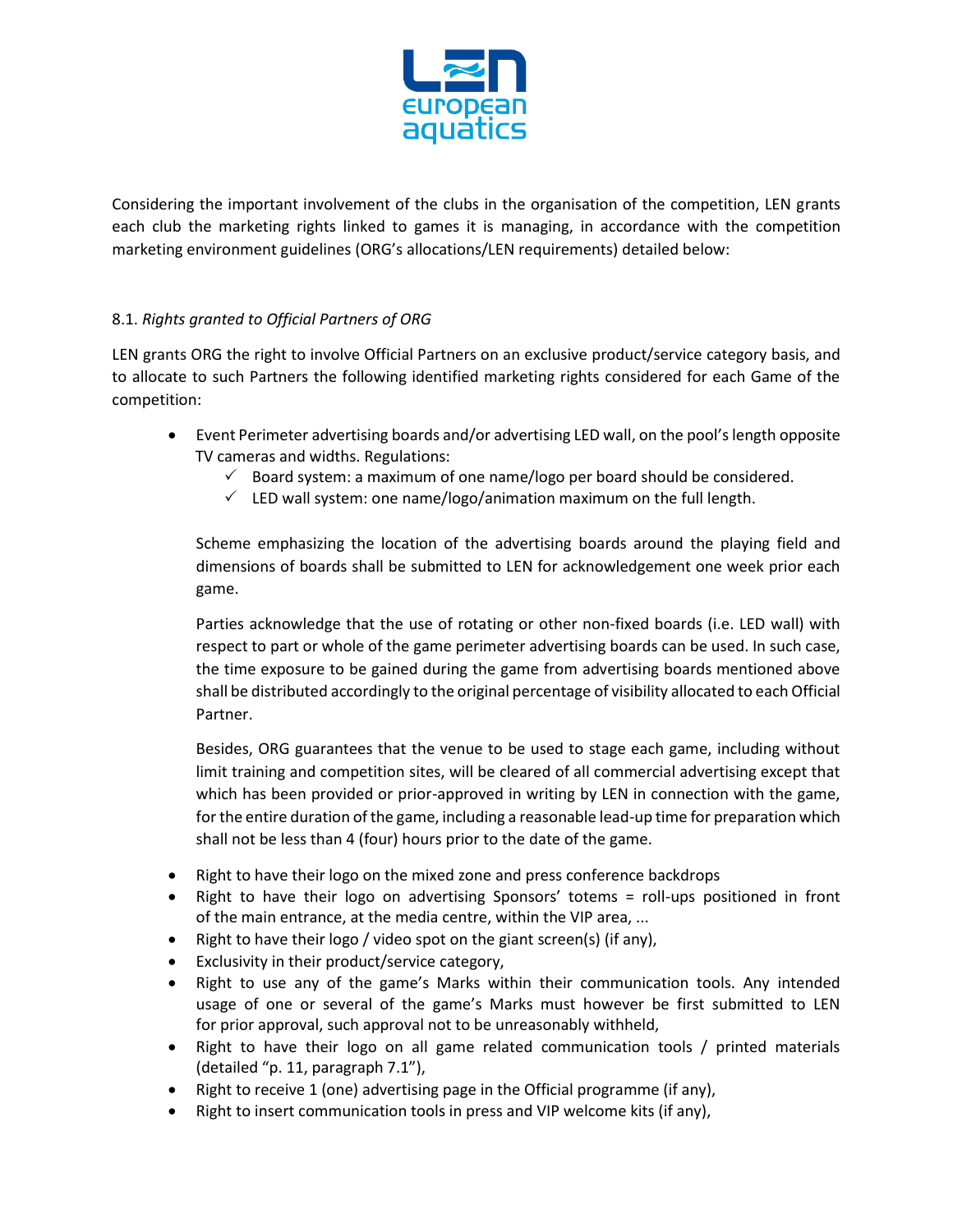

- Right to set up 1 (one) stand in media, VIP or public hospitality areas for information and sales purposes,
- Right to use the VIP hospitality area for social function(s),
- Right to receive VIP passes,
- Right to receive complimentary tickets,
- Right to implement product placement activities (to be however agreed by LEN).

# 8.2. *Rights granted to Official Suppliers of ORG*

LEN grants to ORG the right to involve Official Sponsors/Suppliers on an exclusive product/service category basis and allocate to such Sponsors/Suppliers the following marketing rights connected with the game:

- Exclusivity in their product/service category,
- Right to have their logo on some of the Event related communication tools,
- •
- $\checkmark$  Event Official web site: Event Partners page (if any)
- $\checkmark$  Event Official programme: Event Partners page (if any)
- $\checkmark$  Other Event related communication tools: Event Partners page (if any)
- Right to receive 1/2 (one half) advertising page in the Official programme (if any),
- Right to insert communication tools in press and VIP welcome kits (if any),
- Right to set up 1 (one) stand in media, VIP or public hospitality areas for information and sales purposes,
- Right to use the VIP hospitality area for social function(s),
- Right to receive VIP passes,
- Right to receive complimentary tickets,
- Right to implement product placement activities (to be however agreed by LEN).

#### 8.3. *Rights granted to the Title Partner of the competition*

**ORG must consider and implement for LEN the following marketing rights, being granted to the Title Partner of the competition:**

> **If a board system is being used on the pool's length opposite TV cameras: 1 advertising board**

ORG acknowledges that LEN, without liability to any party, retains the right to or to require ORG to remove or cease to use/exercise any signage at the Event venue or otherwise which does not comply with the advertising Regulations of LEN or the terms mentioned previously.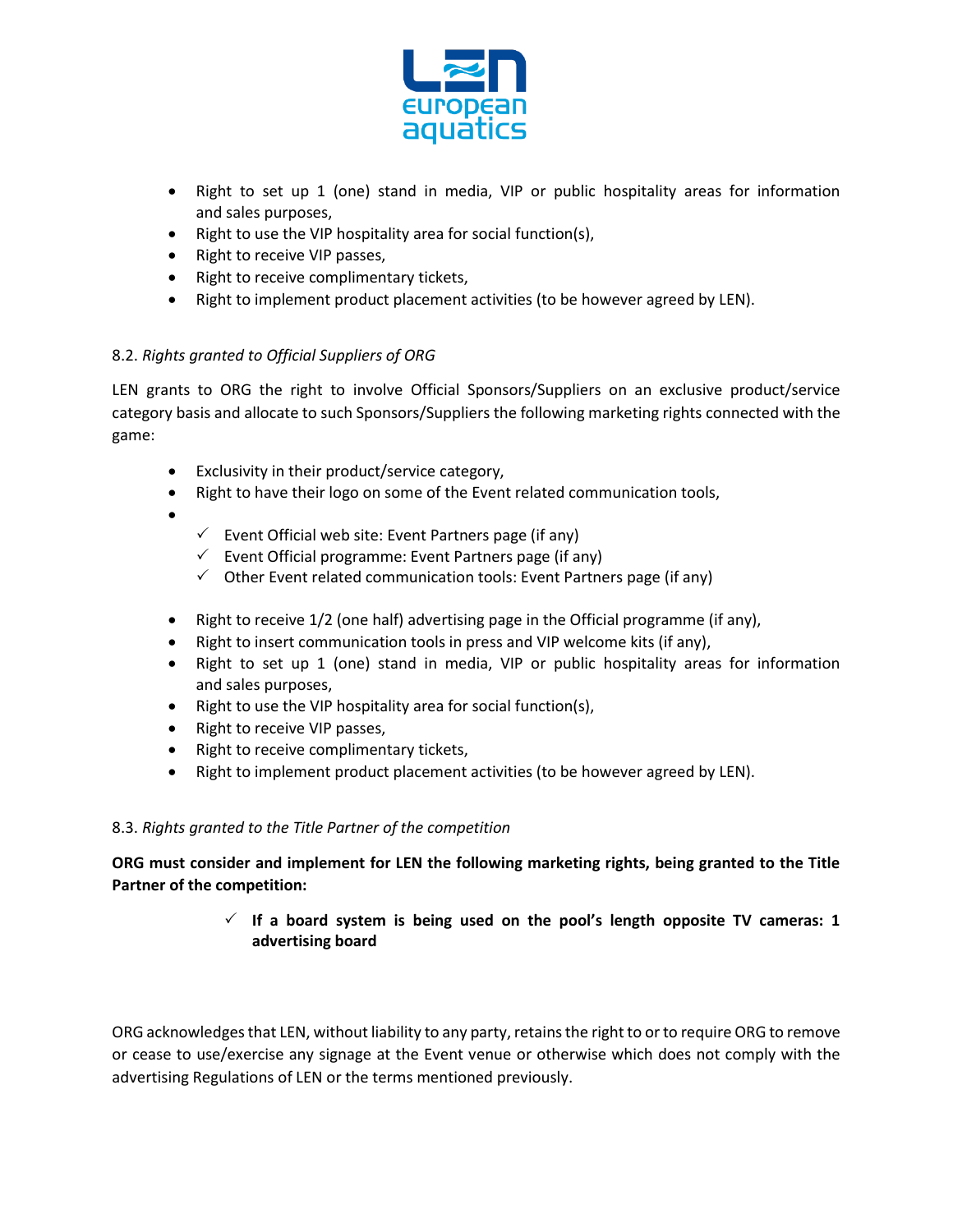

# **8.4.** *Summary of the rights allocations, in function of the status*

|                                                 | <b>Official Partner</b>                                                                                             | <b>Official Sponsor - Supplier</b>                                                                                          |
|-------------------------------------------------|---------------------------------------------------------------------------------------------------------------------|-----------------------------------------------------------------------------------------------------------------------------|
| <b>Exclusivity</b>                              | Within its field of activity                                                                                        | Within its field of activity                                                                                                |
|                                                 | Advertising boards on the pool's length and widths (floating boards)                                                |                                                                                                                             |
| <b>TV visibililty</b>                           | Logo on the advertising common marketing signage (Victory Podium,<br>Press Conference, Mixed Zone backdrops)        | Potentially through some product placement (e.g. Coca-Cola fridge<br>around the pool)                                       |
|                                                 | Logo on some decoration items                                                                                       |                                                                                                                             |
|                                                 | Logo on the advertising totems placed within the sporting complex (VIP<br>area, media center )                      |                                                                                                                             |
| <b>Outside TV visibility</b>                    | Logo on all the Event related communication tools (printed materials,<br>event's website) and some decoration items | Logo on all Event related communication tools (only within the<br>partners' page of the printed materials, event's website) |
|                                                 | Video spot broadcast on a video wall                                                                                |                                                                                                                             |
|                                                 | VIP passes and tickets                                                                                              | VIP passes and tickets                                                                                                      |
| <b>Public and Press relations opportunities</b> | Right to insert information and/or gifts in Press and VIP welcome gifts                                             | Right to insert information and/or gifts in Press and VIP welcome gifts                                                     |
|                                                 | Stand / Information and or sales purposes                                                                           | Stand / Information and or sales purposes                                                                                   |
| <b>Product placement</b>                        | yes, proposals to be submitted to LEN for approval                                                                  | yes, proposals to be submitted to LEN for approval                                                                          |

#### **8.5** *Ownership of the Champions league*

- The Champions League is owned and controlled by LEN.
- All TV rights remain the property of LEN, and only LEN is entitled to commercialize such rights except stated differently by LEN with LEN's prior approval.
- Clubs are required to nominate an host broadcaster providing an international live TV signal for all home games during the preliminary round
- TV Production according to EBU Eurovision minimum standards
- A revenue sharing system will be implemented on the following basis for the TV rights: 30 % for LEN and 70 % for clubs.
- LEN will closely work and exchange in good faith with clubs that already have privileged relations with local and national TVs
- All commercial and marketing rights are exclusively owned by LEN
- LEN is willing to release some marketing rights on the following basis.
	- $\triangleright$  Clubs will be allowed to commercialize for their own profit 30% of the marketing rights.
	- $\triangleright$  LEN will commercialize 70% of the marketing rights. Profits coming from the sales of the 80% of the marketing rights will be shared on the following basis:
		- 20 % for LEN
		- 80 % for clubs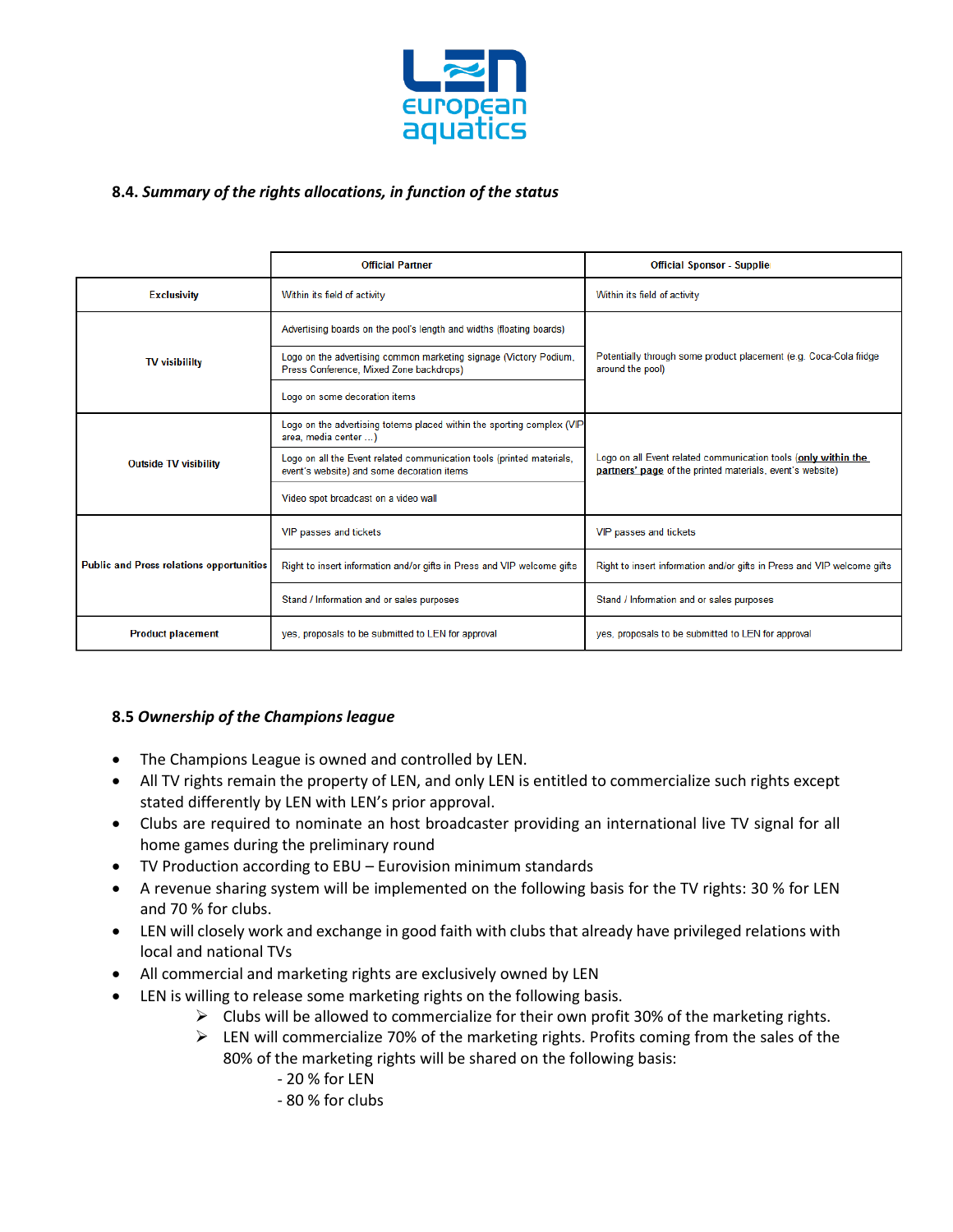

#### **9. MEDIA**

#### 9.1. *General*

In order to guarantee a functional and efficient working environment to journalists, ORG shall provide journalists with the best possible facilities and technical equipment needed.

#### 9.2. *Facilities*

- 9.2.1. Press stand and technical requirements
	- ' Location of the Press stand: close to the playing field (ideally opposite the team benches, nearby the commentary positions, detailed p. 20-21), with a clear view on the playing field, and an easy access to the mixed zone.
	- ' Working desks (100cm length x 60cm width per working position, 75 cm height) and seating to be planned for a maximum of 10 media representatives, with electric points for portable computers.

In general, the press seats should give sufficient working space and be easily accessible even during the game when other seats are occupied. Tables should be large enough to accommodate notebook computers, mobile phones and television or statistics monitors (where applicable).

Each press seat should be marked with the name of the organisation and journalist to whom it is assigned. It should furthermore be equipped with a power point indicating the voltage.

Its size and capacity should obviously be in correlation with the total number of accredited media.

#### 9.2.2. Media centre

In order for the journalists to write their reports/articles straight after the game and in a comfortable environment, they should benefit from a media centre, close to or within the sport complex. This area should include a wireless connection. Its size and capacity should be in correlation with the total number of accredited media.

#### 9.2.3. Press conference Room

The press conference room should be large enough to accommodate at least 30 persons, including television camera crews and photographers. Usually, the capacity of the room equals 30% of the total number of accredited journalists.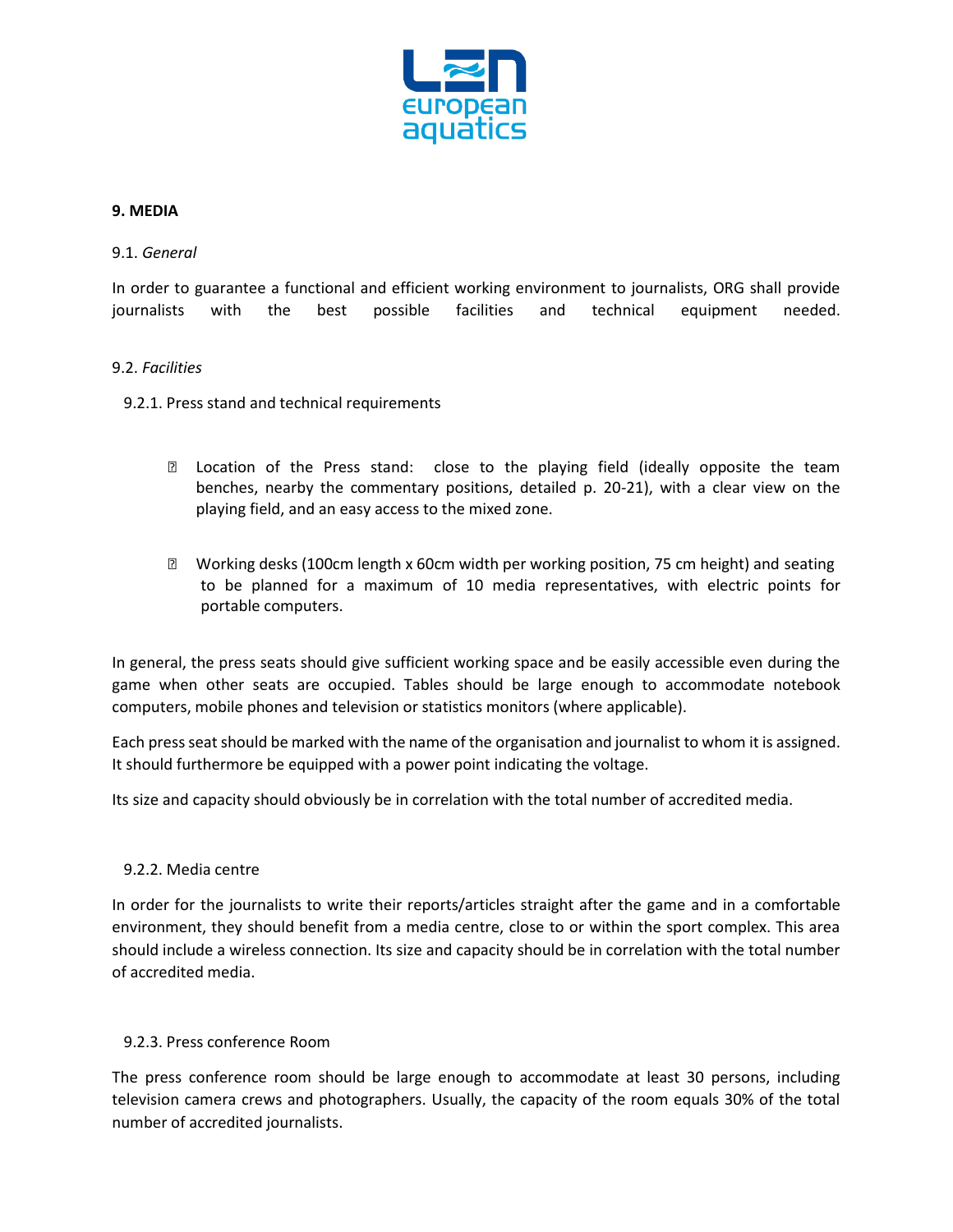

It should be close to the other media areas and easily accessible from the press stand and the teams changing rooms.

The press conference room should be equipped with a stage with sufficient space to include a table and chairs for a minimum of six persons. Journalists should get a seating area in front of the stage.

It should be separated from the media centre and other areas of the venue which could create disturbing noises.

It should be equipped with an adequate sound system consisting in fixed microphones on the main table and wireless microphone(s) for the audience. Loudspeakers would also have to be positioned. Besides, an audio plug-in for television and radio stations should be provided. The entire room should be perfectly well enlightened (spotlights), in order for the photographers and the cameramen to get clear images.

Along the stage's length (back of the stage), an advertising backdrop should be positioned first bullet point).

Soft drinks should be made available on the main table.

Coaches and players shall receive the game statistics. Nametags for the participating coaches and players, and the LEN Champions League logo shall be placed on the table.

#### 9.2.4. The mixed zone

In order for journalists to interview players/coaches they are interested in and to leverage the advertising opportunity (and therefore the sources of incomes for ORG) given to Official Partners, an advertising backdrop should be settled all length of the mixed zone, and positioned opposite the media reserved area within the mixed zone. Below the theoretical structuring of such area:

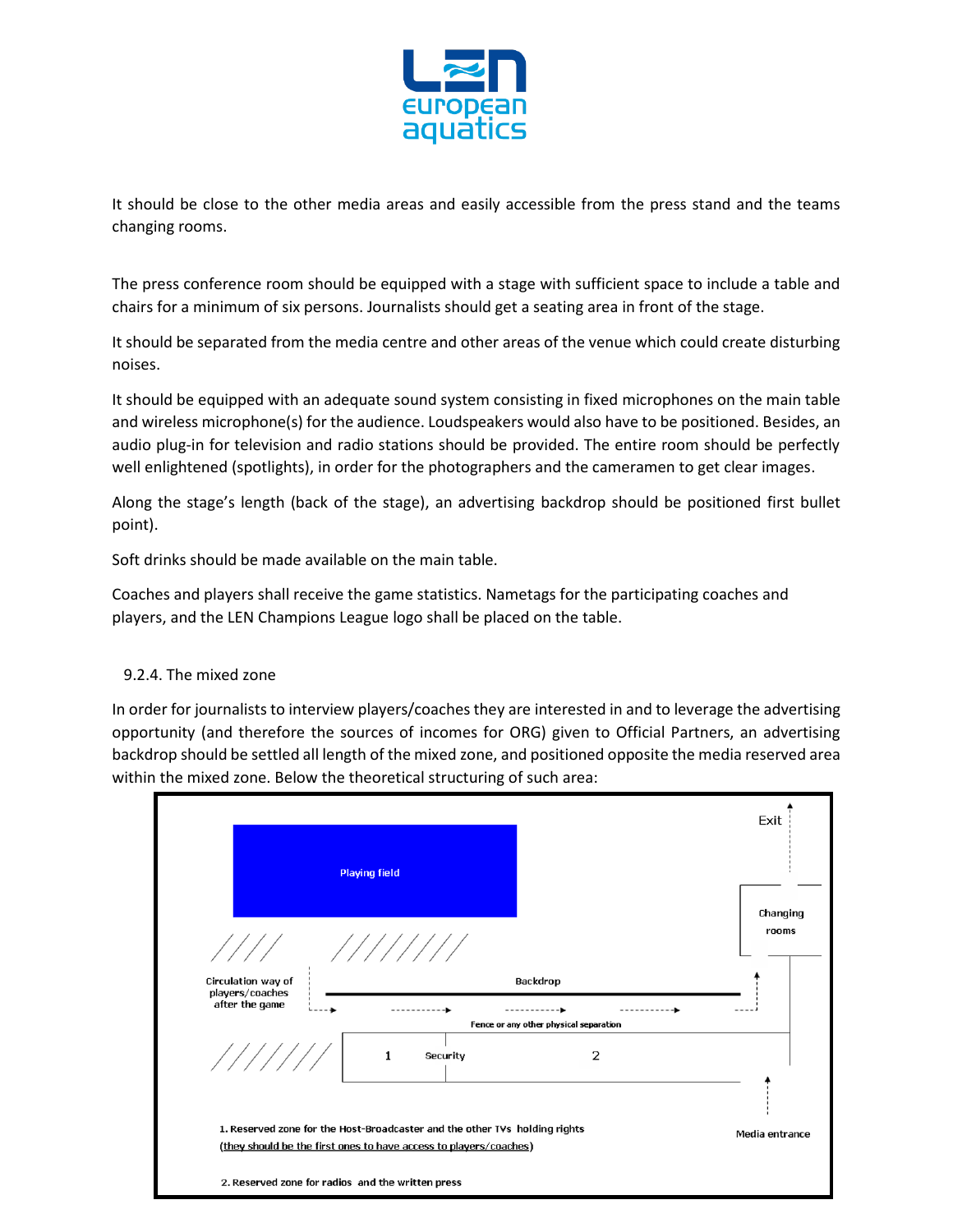

Whatever the sporting complex in which the game is being held, the above mixed zone principles should be considered: obligation for players/coaches to pass through the mixed zone, ways of circulation, priority

# 9.2.5. Security

ORG's press officer(s) must provide an appropriate security system, in order to ensure that only accredited media can get access to all media areas.

# 9.2.6. Broadcast equipment and related workforces

Broadcast equipment and related workforces shall not be placed in a way that can endanger players and officials. All cameras shall be placed a minimum of 3 metres from the pool and, where advertising signage is in position, they must be located behind such signage.

# 9.2.7. Photographers zone

A dedicated zone for photographers should be planned around the playing field. It should be able to host approximately 10 photographers.

A tight security system should be planned by the ORG's press officer(s), in order to ensure that only accredited photographers can access such zone. In order to simplify the security system and to clearly identify the professional photographers, ORG shall provide photographers with bibs or any other distinctive signage produced by LEN. Such material will have to be continuously worn by the approved photographers.

# 9.3. *ORG's press office*

In order to ensure that a top level service is provided to all media covering the event, it is essential that there is a full co-operation, communication and co-ordination between LEN (and/or any of its representatives) and the ORG's press office.

It is therefore required that ORG appoints a media manager responsible of all media issues.

ORG's media manager should be a full time professional, hired by ORG. He/She should be familiar to work in media environments on major sporting events. It is absolutely essential that the ORG's media manager is capable to communicate in English and in the host-country language.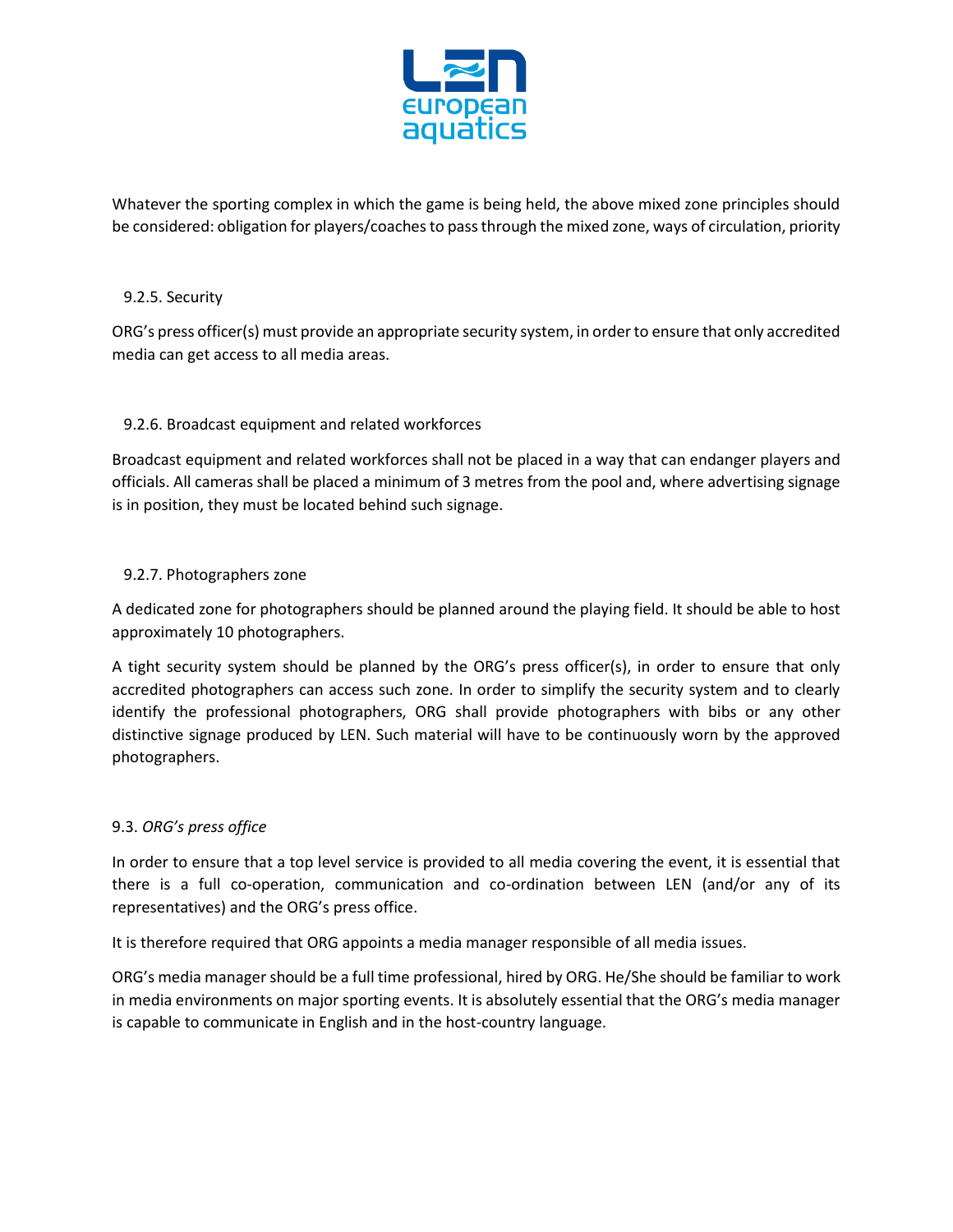

#### **10. TELEVISION**

## 10.1. *Regulations*

**Each ORG must appoint, under certain conditions specified hereafter, a host-broadcaster producing the games when organized by ORG.**

**Each Org must inform LEN when TV broadcast of any type (live, delayed and highlights) is planned and due.** 

# *Conditions:*

**10.1.1. The appointed host-broadcaster will have to provide throughout an international signal (= basic feed: international video, sound, and graphics such as the presentation of the competition, teams and players with the teams' logos, time, quarters, score, faults, exclusions, 30 seconds clock, ... ) the images of the games it is producing.**

**10.1.2. The appointed host-broadcaster shall implement the following TV production standards for each game it will be responsible of (any different production shall be submitted to LEN for approval):**

**VIDEO**: 16/9

- ' 4 cameras
- 1 Super Slow Motion
- ' Optical: 2 long lens + 3 R 22 + 1 wide angle
- 2 mini cameras positioned in goals
- 1 underwater camera
- 1 Handheld camera
- 1 Remote camera (beauty)
- ' 1 Video Mixer with DVE integrated + Ram corder
- 1 LSM EVS: 6 channels
- 1 S-LSM XT

#### **AUDIO**:

- ' Digital Mixer
- , Coder & decoder Dolby E with metadata inserter
- Natural sound captation
- ITW equipment
- ' Intercom network

#### **LIGHTNING**:

1500 Lux (HD production)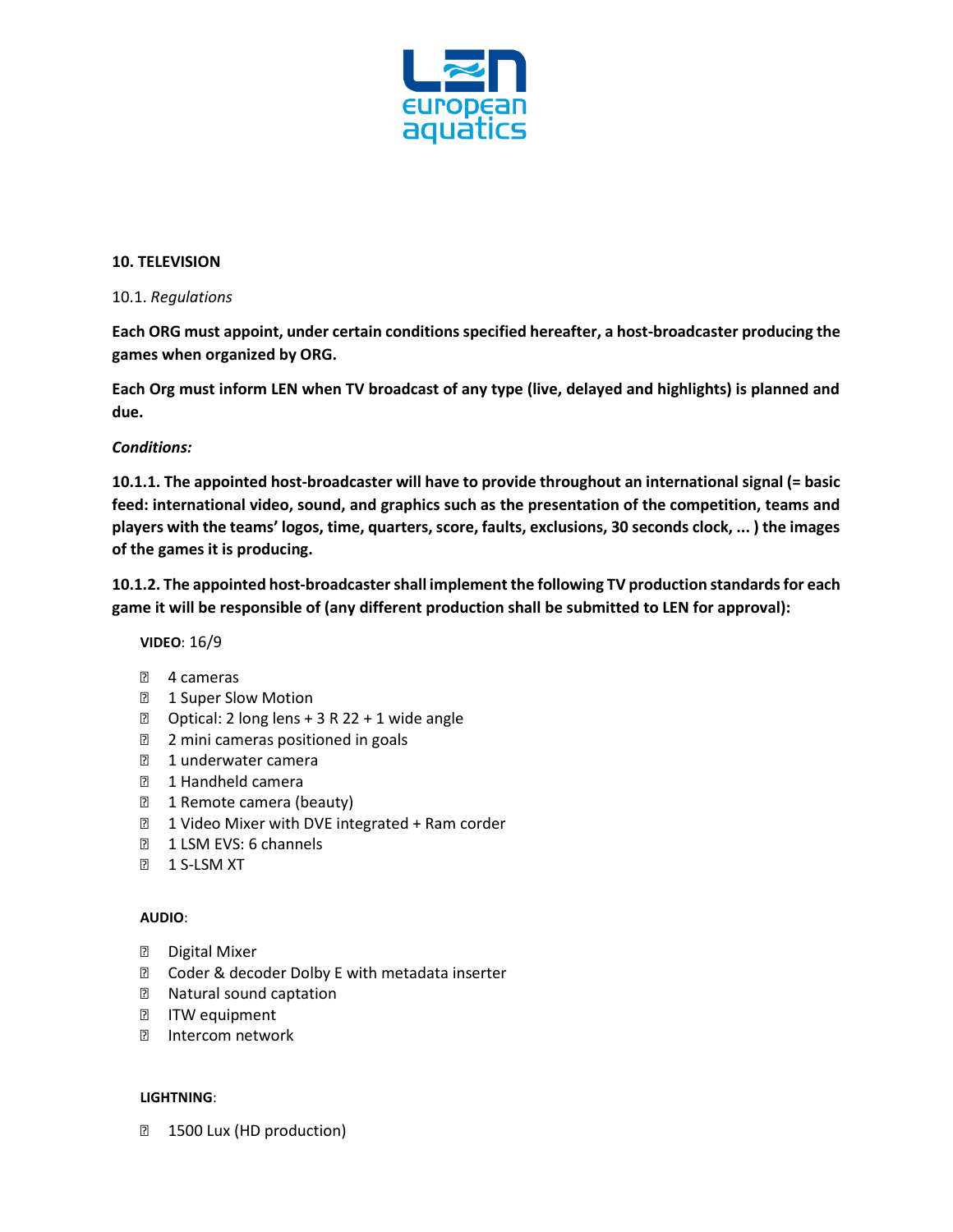

## **GRAPHICS**

' Graphics system with operator (Graphic elements to be provided by LEN)

**10.1.3. The appointed host-broadcaster shall use the 15 seconds LEN Champions League trailer before and after each broadcast (such trailer to be also integrated within the international signal provided), and the LEN wipe for slow motions. Both the LEN trailer and wipe will be provided by LEN.**

**10.1.4. Within the working week following each game, the appointed host-broadcaster shall communicate to LEN information on all broadcasts made (lives, delayed, short programmes, news, ... ), the related broadcasting times (number of hours, minutes), audiences, and market shares.**

# 10.2. *TV Commentary position(s)*

In case the game is being covered by media (TV, Radio) and their journalists wish to comment on site, ORG should make all necessary efforts to provide such media with the best possible working conditions, ideally benefiting from a strong collaboration of the national/local host-broadcaster.

Commentary positions should:

- Be located in an appropriate seating area as close as possible to the area of competition, opposite the team benches,
- Be located in places that provide complete and unhindered views of the competitions,
- Be separated from the general public and other media (press journalists for instance, that also benefit from a private working area with a clear view on the competition field, but with less logistic and technical supply coming from ORG),
- Be covered (if the game is being played outdoor) so as to give protection from the weather conditions (such as sun, rain, heat or cold),
- Include:
	- $\checkmark$  4 electricity outlet points, including cabling thereto,
	- $\checkmark$  connection to an ISDN data transmission line, including cabling thereto,
	- $\checkmark$  a data information system (statistics: score, faults, etc), including cabling thereto,
	- $\checkmark$  a TV monitor,